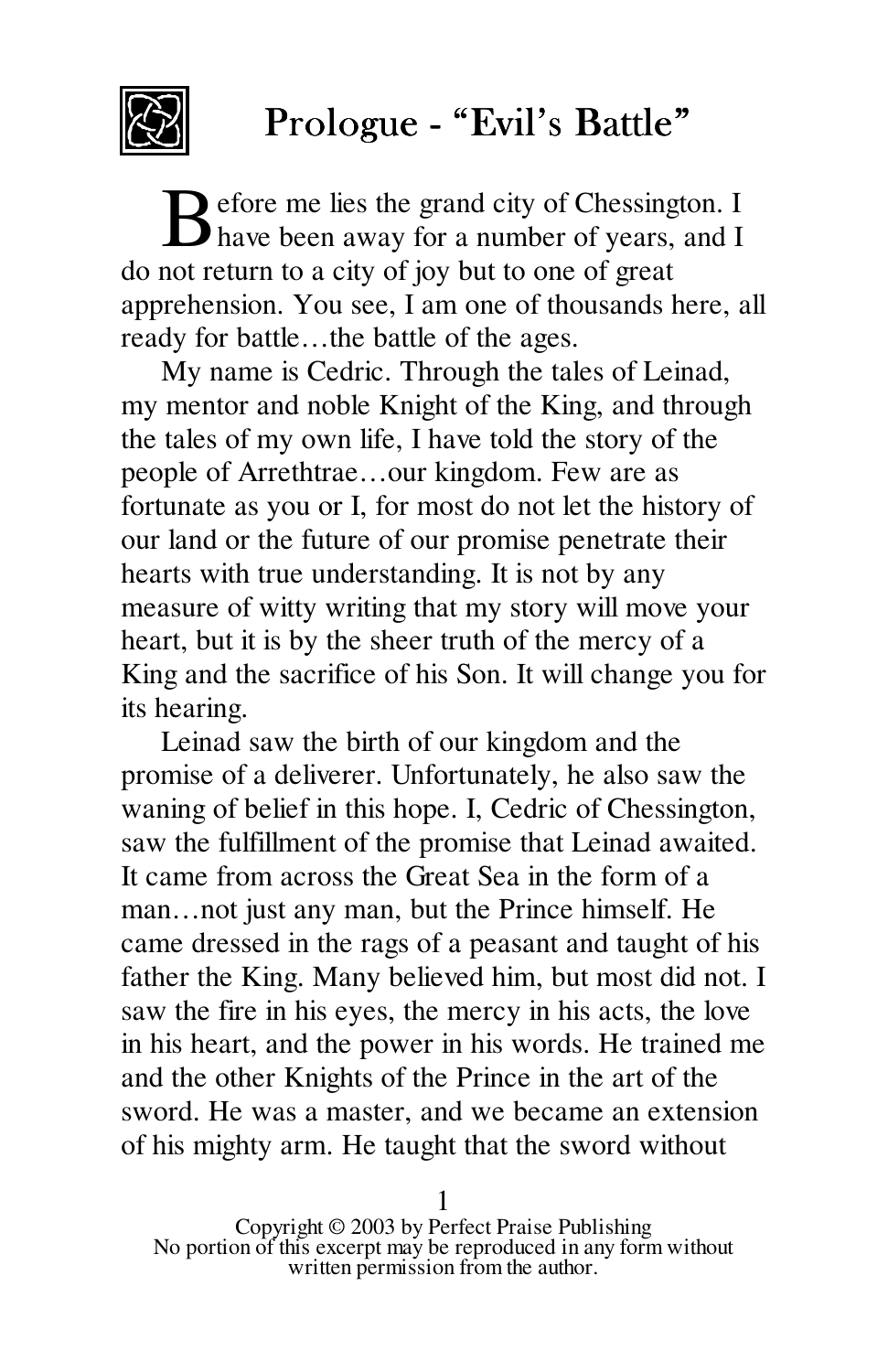belief in the Code was meaningless and even detrimental to the kingdom, for it was the Code that brought allegiance to the King and love for our fellow man.

My time with the Prince was precious albeit shortlived. Those in power considered him a threat…a threat to be silenced, and so they killed him. The Prince died for me, for you…for us all. My grief was deep and my sorrow without measure. But through the majestic power of the King, the Prince arose and lives again! Yes, he lives again! I indeed say it twice lest I lose the believability of my own memory, for that day shook the very foundation of the kingdom and will bring its enemy, the Dark Knight, to his knees once and for all.

The Prince left us to return to his father across the Great Sea. We did not want him to go, but it was his way. He came to prepare us for our mission in the kingdom, telling others about him and training them for the ultimate battle that is to come. Those years that he was away seemed long and without end, but every day we rose to fill the kingdom with the good news of the Prince and his love for the people of Arrethtrae. We traveled to the far reaches of the kingdom, endured many hardships, and saw strange happenings of all sorts, but those tales are for another day. Eventually the Prince came back for us...for all of the Knights of the Prince and for those who were loyal to him. He took us across the Great Sea to be with him and the King. It was a reprieve from the persecution that was mounting in the end days, but it was not the end of our mission as his knights—it was the beginning of a new mission!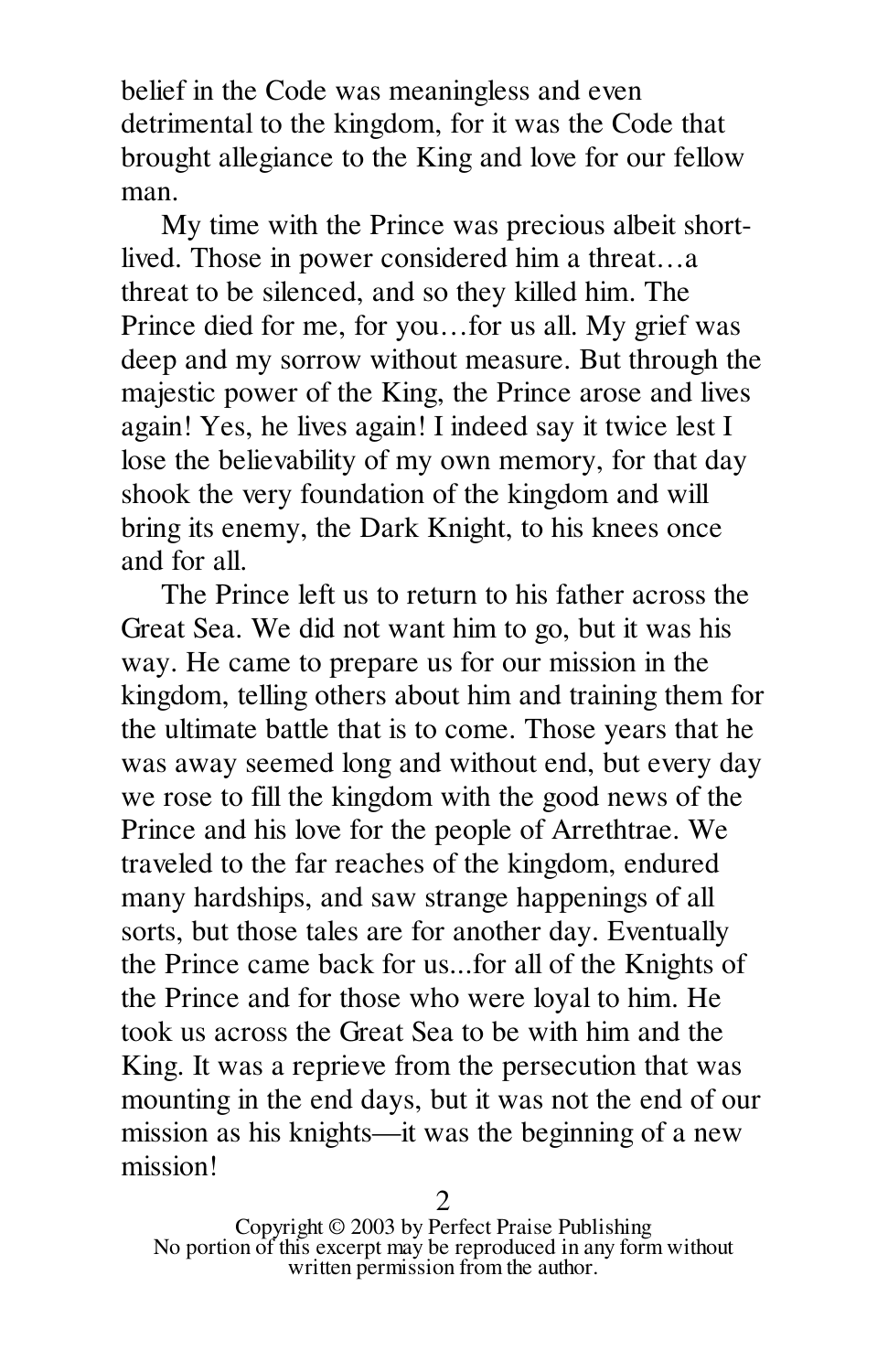It is upon the voyage home, to the kingdom across the Great Sea that my story resumes. Upon my steed, as we await the massive evil force that comes to destroy our beloved city, there is a moment to reflect back on my away years…years that bring understanding to this impending battle.

I remember the night that Keef, a mighty Silent Warrior, awakened me from a deep, induced sleep to board the ships that would take us home. The Prince came to gather his people and take us across the Great Sea to be with the King.

My encounter with the Prince was by far the most life-changing event I have ever experienced. Seeing him alive again after witnessing his death was the most kingdom-shaking event I have ever experienced. But perhaps the *strangest* event I have ever experienced is when I met an old friend…

$$
\textcolor{blue}{\textcircled{\sim}}
$$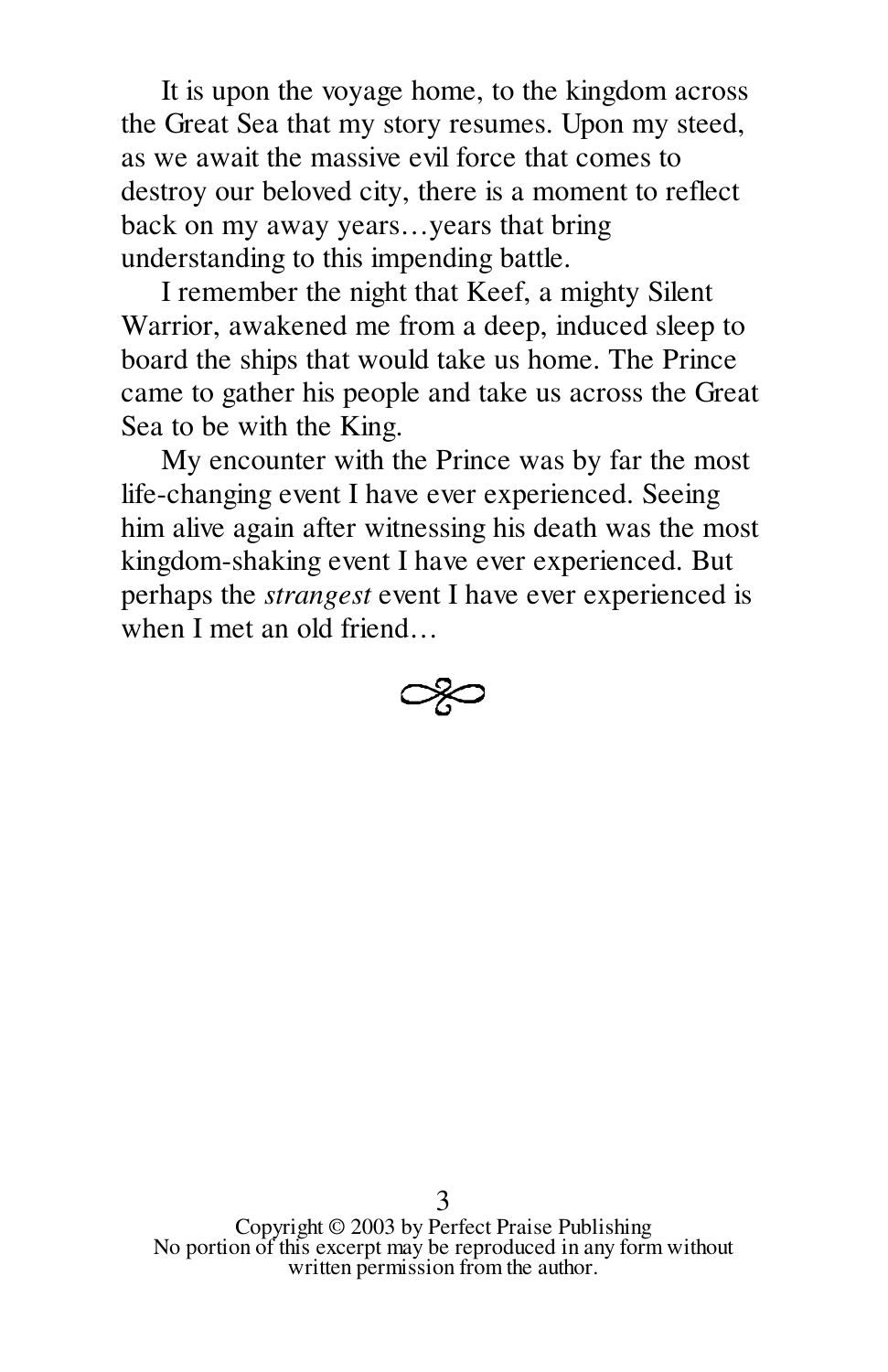

## Chapter 1 - "The Journey Home"

left the embrace of the Prince on the dock and I left the embrace of the Prince on the dock and<br>boarded one of the many ships that waited to take us across the Great Sea. For a time, my mission in Arrethtrae was complete. I had yearned to reunite with the one who gave me purpose in life. I had desired to serve him with honor and faithfulness while he was away. He gave me the words that I craved: "Well done, Cedric. Well done." Like a man on a long journey arriving home, I found rest in his words and in his embrace. He came to save the kingdom and change the hearts of the people. There is no other like him...no other that is worthy of the loyal service of all. The Son of the King came as a peasant and served us before we could serve him. His nature is pure and his heart compassionate. His words are wise and his vision sure. I will follow him to death, if need be. But I know in my heart of hearts that he will lead us only to life. The road has not and will not be easy, for he is great and his plans are grand, but I will follow.

The ships we boarded were gallant three-masted ships with a full rigging of sails that beckoned the wind from a dozen seas to carry them into their waters. They were sturdy yet built for speed. The main deck of each ship was over thirty paces from stem to stern with a quarter-deck and a half-deck above. There was a full lower deck that provided space for supplies and most of the passengers. All of

Copyright © 2003 by Perfect Praise Publishing No portion of this excerpt may be reproduced in any form without written permission from the author. 4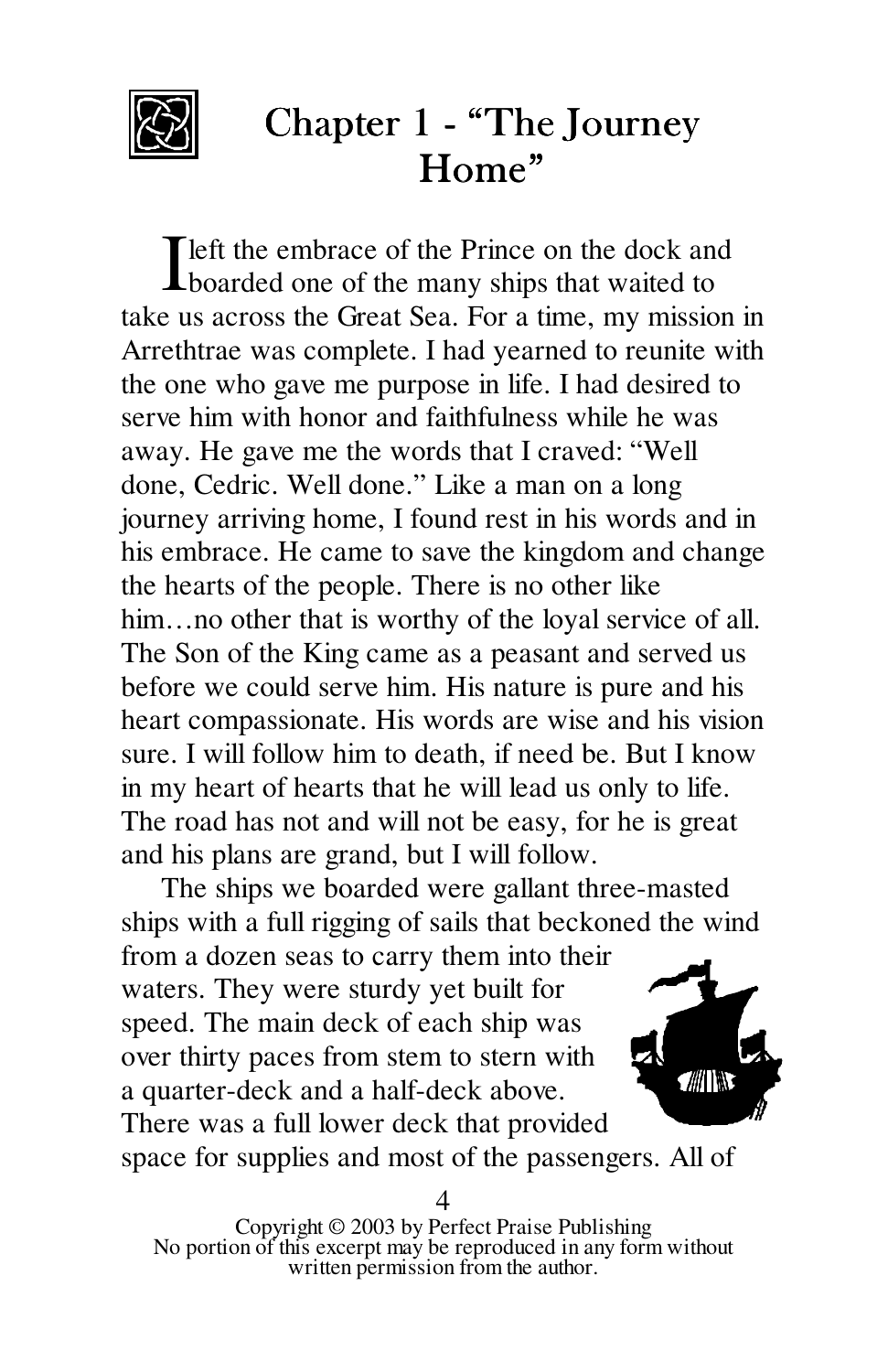the ships' crews were comprised of Silent Warriors that were very experienced seamen. Conversation with the crew was very limited for they assumed their duties on board with the utmost sincerity.

On the main deck of my ship I saw the faces of many companions. I looked for William, my lifelong friend, but he had boarded another ship, as had Rob and Barrett. Commanded to be silent, for the entire kingdom was asleep and the exodus of the Knights of the Prince and his people was not complete, I smiled and nodded my greetings to my fellow workers that sat upon the decking. We were going home! It sounded strange and felt perfect, for this home was a place to which I had never been, but the King awaited us there. *What would this great kingdom be like?* I wondered.

Our ship launched into the sea, and I found a place of solitude near the bow beneath the foresail. The wind in my face and the sound of the waves breaking on the bow took me back to when I was a fisherman, before I ever knew of the Prince. As Arrethtrae faded into the horizon, I found myself lost in thoughts of wonderment at the path my life had taken. Long after the coasts of Arrethtrae had disappeared, my solitude was interrupted by a solid voice from a young man.

"Sir, I'm sorry to disturb you, but I feel I must introduce myself," he said somewhat hesitantly.

I looked up into the bright face of a handsome young man. I rose to my feet.

"You are not disturbing me at all," I said with a smile. "I am Cedric of Chessington," I stated and offered my hand.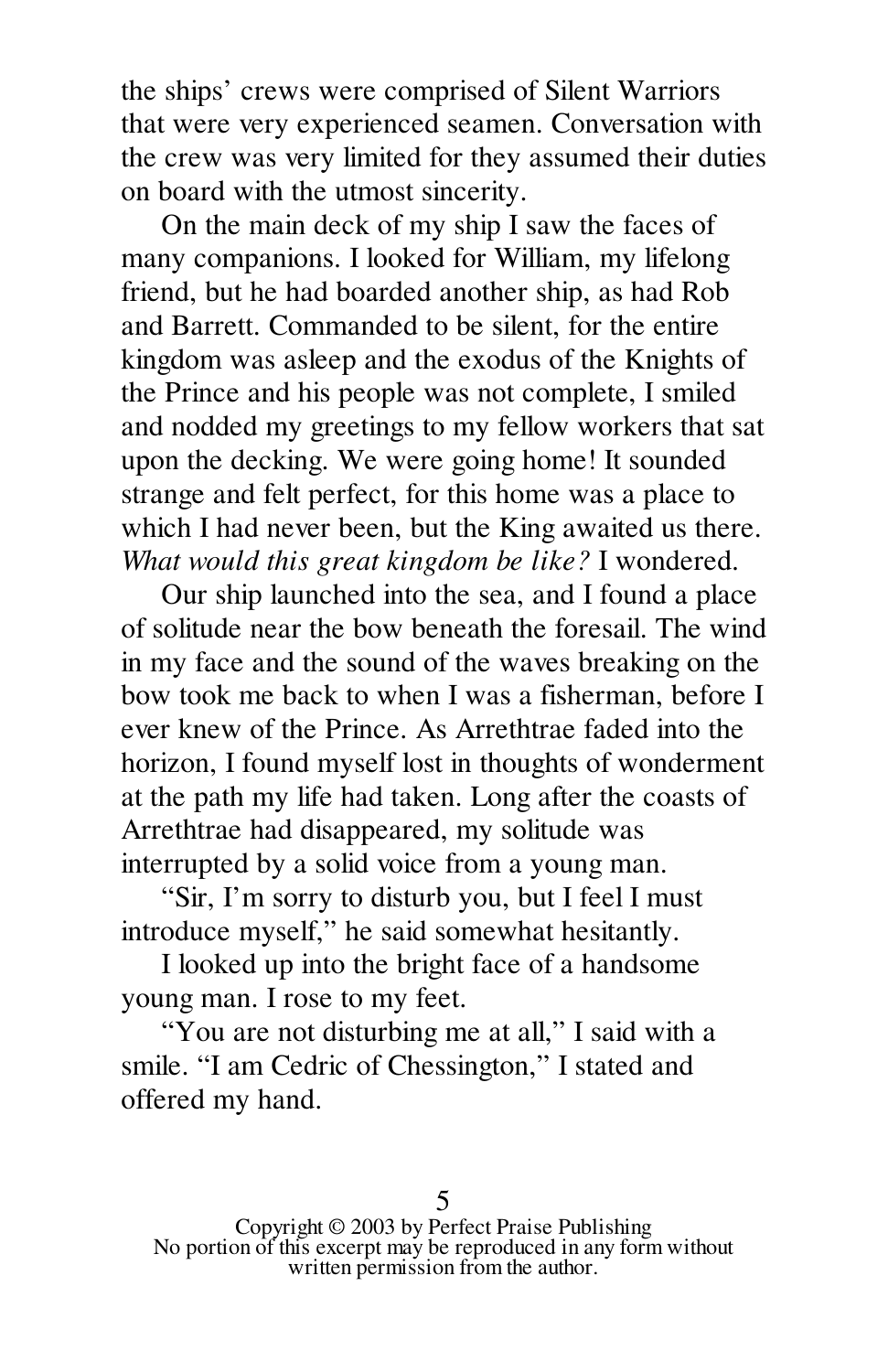"I know who you are, sir," he said enthusiastically as he took my hand. "For many years I have desired to meet you again."

"Then we have met before?" I asked.

"Yes…when I was but a youth…I am Cullen of the United Cities of Cameria."

I felt such joy to know that the words of the Prince had brought people from the distant lands of Cameria to these ships this day. I recognized his accent from that region. It was unique in that it seemed to mesh the accents of all lands into one.

"Unto this day, the people of Chessington are indebted to the great land of Cameria and her people," I said sincerely. "These final days in Chessington were only bearable in large part because of your people and your help against her enemies."

My words to him were not flattery. Cameria was one of the last regions in the kingdom to hear the story of the Prince, and I made one of the first journeys there. They embraced the truth of the Prince with eager hearts and quickly became a beacon of light for the entire kingdom. When much of the kingdom turned against Chessington, the five United Cities of Cameria stood firm in their support of the King's city and his people. Supplies of food and swords were sent without request for trade. But in the final days, even they began to waver as the return of the Prince seemed to linger.

Cullen felt the compliment for his people. He smiled and momentarily looked down in respectful humility. When he lifted his eyes to mine again, I saw the spark of life in him that only a believer had.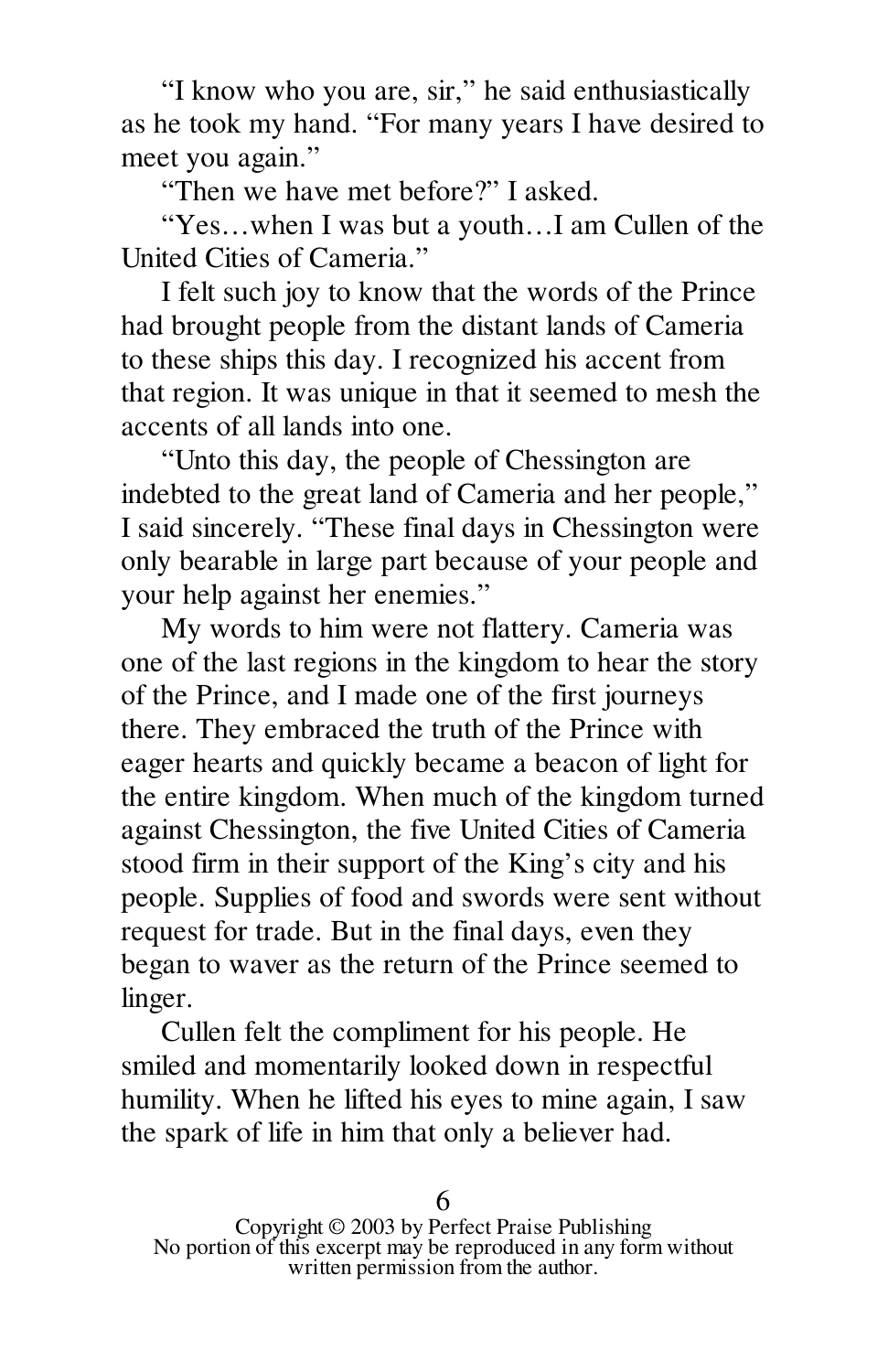"Sir Cedric," he said intently. "I heard your words of the Prince that day many years ago, and my heart nearly burst within my chest!"

His eyes gleamed, and his countenance radiated with enthusiasm. I could imagine the excitement with which he shared the story of the Prince with others.

Cullen stood tall and confident. His build was average but his cheek bones and chin were sharp. His hair was common brown, but his dark eyes were not common at all.

"I wanted to believe it with all of my heart, but it seemed impossible. I gave every ounce of my being to live by the Code and learn the ways of the Prince. I guess I needed to prove that it would change my circumstances. It worked, but I was not prepared for the biggest change of all…me! I found purpose to my life and a cause much greater than any selfish venture I thought I desired."

He smiled broadly. "Thank you, Sir Cedric…thank you!"

I placed my hand on his shoulder. "Cullen, your words have made all of my journeys worth every step. You do not need to thank me, for as you discovered, I cannot contain the hope that was given to me."

In the midst of the Great Sea, our homecoming was already beginning.

"Have you any family on board, Cullen?"

"Yes…some," he said with a mix of emotion.

I felt a bit foolish for asking the question since the story of the Prince often split family members' loyalties. This voyage across the sea clarified a permanence that such a separation of hearts within a home would cause.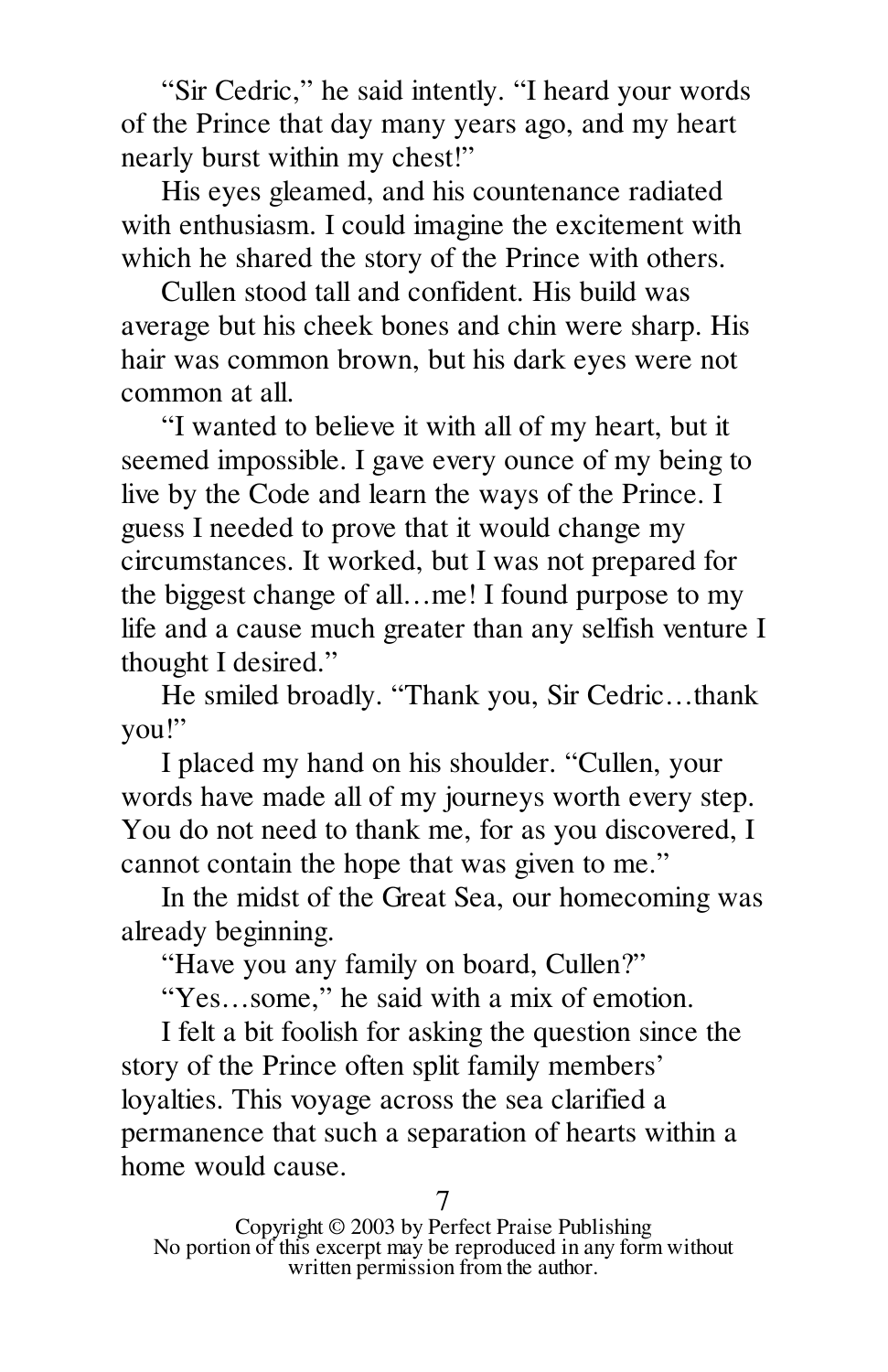"My parents and my next younger sister would not accept the truth of the Prince and his promise," he said soberly.

After a moment of awkward silence I replied, "I'm sorry."

A smile crossed his lips again. "But glory to the King, my little sister, Keely, is here with me." It was clearly a comfort to him.

"Excuse me, gentlemen, does this young lady belong to either of you?" The firm question came from a young woman that was as pretty as her voice. She was guiding a young girl toward us that looked as though she'd been caught with her hand in the cookie jar.

Cullen's smile was replaced by a smirk as he looked down at the lass. "What have you been up to, Keely?" he asked with a bit of disdain in his voice.

I could tell in an instant that the young girl was as spunky as a tree squirrel. She couldn't contain the broad freckled grin that spread across her face. It was the look of curiosity more than that of mischief that lit up her eyes.

"I just wanted to see," she said as she pointed up to the crow's nest at the top of the mainmast.

"I'm sure she would have made it if I hadn't stopped her half-way up," replied her chaperone with a slight grin on her face as well.

Keely turned to the young lady. "I'm sorry, miss. I'll not try it again."

I found it difficult not to gaze at the young lady that brought Cullen's little sister to him. I wondered what lady would climb the rope ladder to the crow's nest to apprehend a curious girl when there were a number of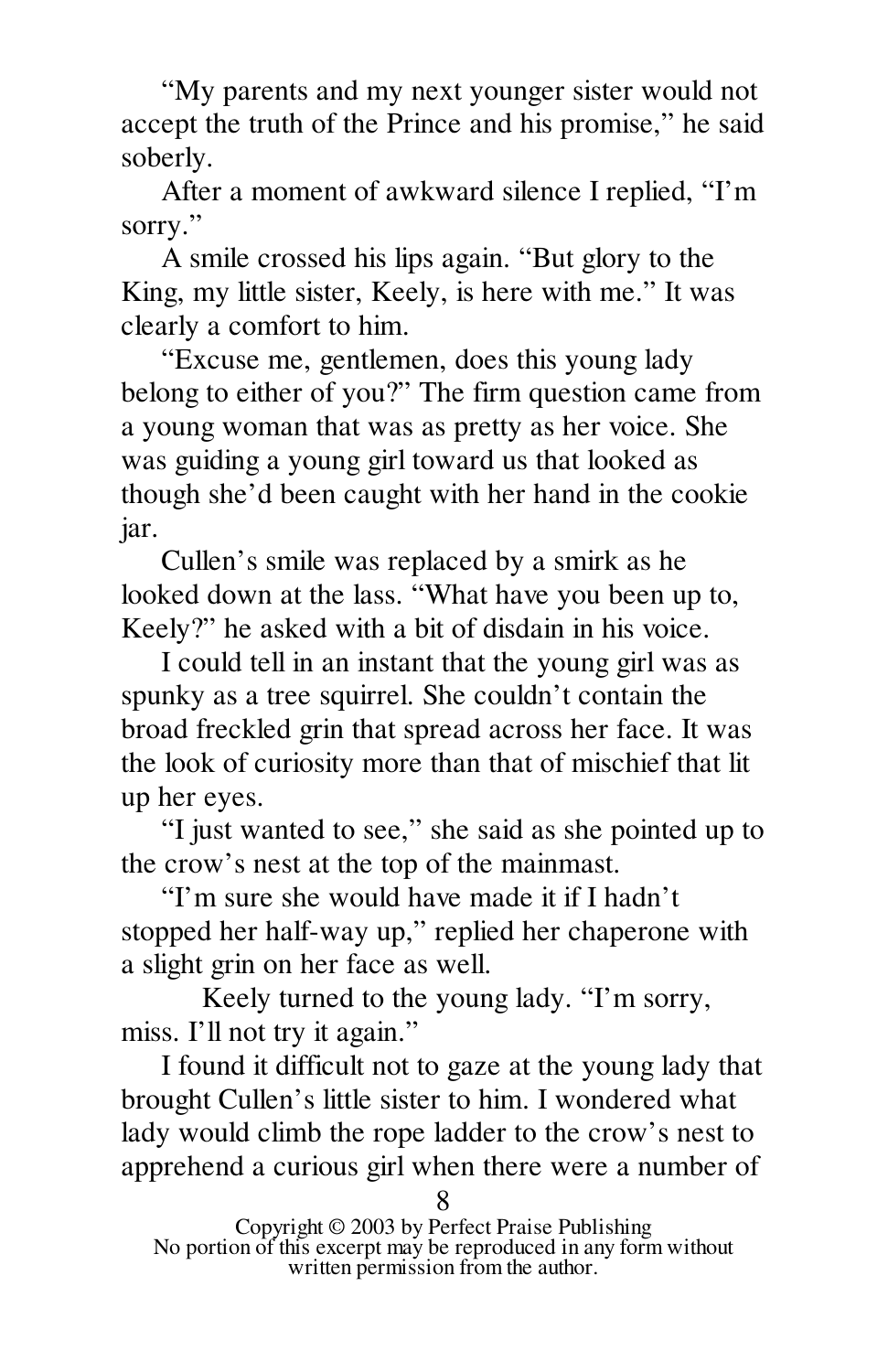Silent Warrior crewmen aboard to take care of the matter. She seemed to have authority of some sort on board. Her attire was not of the style you would see most Arrethtraen ladies wear. Her blouse and trousers were loose fitting but tight at the waist, ankles, and wrists. A three-quarter cape fell from her shoulders to her thighs. It was not the apparel of any I'd ever seen, but it suited her well. Her hair was long, dark brown and tied in a single braid that fell midway down her back. The beautiful sword that hung at her waist truly set her apart from most other women.

She placed a friendly hand on Keely's head. "See to it, little miss," she said firmly but kindly, "or the captain will have a word with you, and you won't find him nearly as forgiving."

"I'm sorry," said Cullen slightly embarrassed. "I'll keep a closer eye on her." He looked sternly at Keely, but she didn't seem bothered by it a bit.

I bent down slightly to Keely. "Hello, Keely. I am Cedric<sup>"</sup>

She threw out her hand. "I'm pleased to meet you, Sir Cedric. Cul says you're the best swordsman in the kingdom!"

I shook her hand. "I can hold my own, Keely, but there are many men…and women," I added as an afterthought and stole a quick glance at the young lady standing behind the girl, "that are as skilled with the sword as  $L"$ 

"You mean like Talea?" she asked.

"And who is Talea?" I asked.

Keely pointed to the young lady behind her.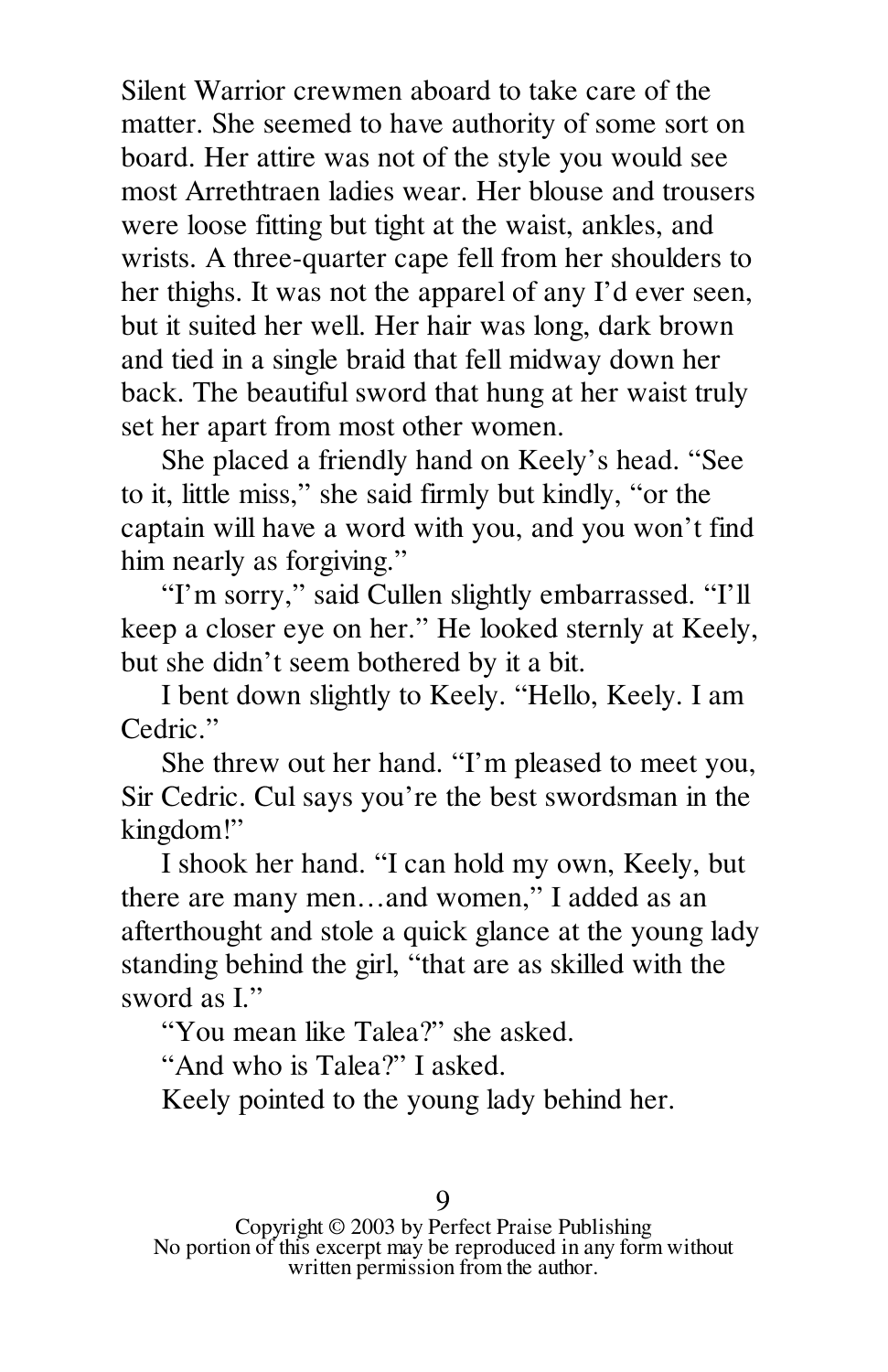"Pleased to meet you, gentlemen." She bowed her head slightly. I was thankful she didn't offer her hand since I didn't know whether to kiss it or shake it.

"I am Cedric of Chessington," I said with a shallow bow, "and this is Cullen of the United Cities of Cameria<sup>"</sup>

Her business-like countenance did not dim her brown eyes which sparkled with life. I imagined that a younger Talea wrestled with the same spunky spirit that Keely seemed to currently possess. Although the morning sun had not yet broken the horizon, I could see that there was a noble look upon her face that was woven into every feature from her brow to her chin. She looked into my eyes without hesitation, and I was somewhat mesmerized for I seemed to gain energy from her gaze. It was not a look of affection but one of question and resolve. Then, for one brief instant, a nearly imperceptible look of embarrassment crossed her face, and I wondered why.

"Which region of Arrethtrae are you from?" I asked.

She seemed to struggle to find an answer to my question and then reached for her sword. Her face became tense and her eyes seemed to gaze clean through me and into the receding darkness beyond. The light-hearted mood of our conversation quickly transformed into a moment of uncertain stress. Something was wrong, and I naturally moved my hand closer to my sword. All within an instant, our building anxiety of the moment exploded.

Talea drew her sword and yelled, "GET DOW—!" The last of her warning was overcome by the most hideous screech I have ever heard. It was of such a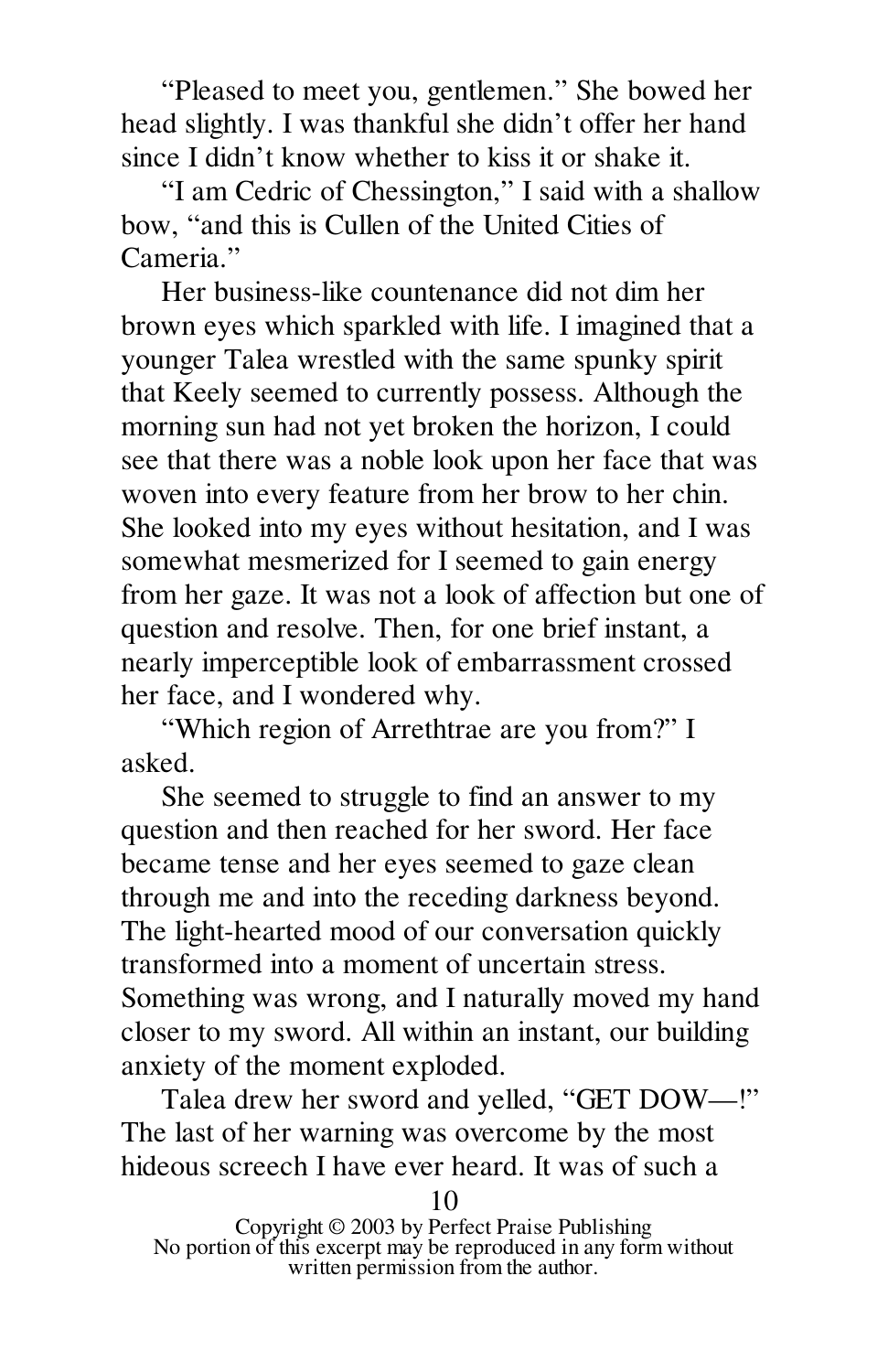nature that our natural reaction was to drop to the deck for cover. Talea brought a powerful upward slice to bear on a winged creature that screamed past our heads from behind. She followed the slice by dropping to the deck herself, but her blade had found its mark. The screech of the attacking beast became the momentary wail of a mortally wounded monster. It hit the side rail of the ship with a solid thud and careened over the edge to the frothy waters below. It happened so quickly I scarcely got a glimpse at it. The body and wings looked dark and leathery. That was all I could see in the receding darkness of the early morning dawn.

Talea was immediately to her feet shouting a warning to all crew and passengers to get below deck. One of the larger crewmen came toward us with his sword drawn and a concerned look on his face.

"Are you hurt, Lady Talea?" he asked.

"No, Yutan, I am unharmed," she replied. The large warrior seemed satisfied and left. The captain ordered a trumpet blast to warn the other ships—it spread through the armada rapidly. Cullen grabbed Keely and took her below. I helped Talea and the crew get the remaining passengers to safety, and then we followed and closed the hatch behind us. I could hear an occasional screech in the distance but nothing quite as close as our first encounter.

After a short time, the captain and another Silent Warrior returned to the main deck to ensure we stayed on course. Everyone else was ordered to remain below for a time. I found a place to sit near the hatch, and Talea sat a few feet away facing me.

"What in the Kingdom was that?" I asked.

Copyright © 2003 by Perfect Praise Publishing No portion of this excerpt may be reproduced in any form without written permission from the author.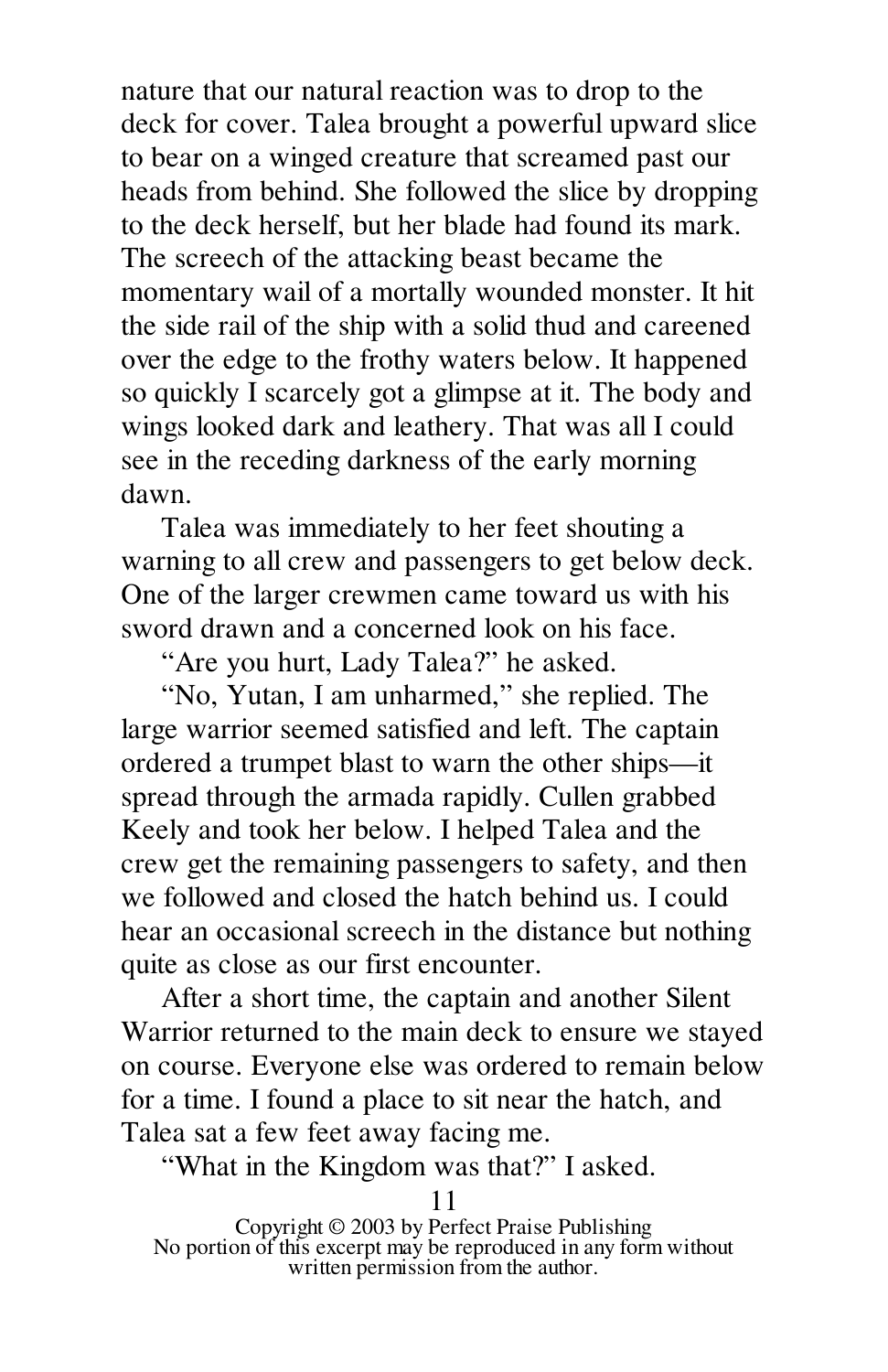She paused. "It was a Scynth," she replied.

I thought for a moment. "I have never heard nor seen such a thing. Where do they come from?"

Talea looked at the floor and was very sober. "They come from the caverns on the Isle of Sedah. Their presence can only mean one thing…all of the evil power of Lucius has been unleashed upon Arrethtrae."

The last few years in Arrethtrae were tremendously difficult for the Knights of the Prince, but Talea seemed to indicate that it was only the beginning.

"The years ahead will be the darkest the kingdom has ever seen." Talea looked up at me. "We can be grateful to the King and the Prince that we are not there."

Bewildered, I looked at Talea. I did not like a mystery, and she most certainly was one. "Who are you, my lady?" I asked rather abruptly.

"I am Talea…who are you, sir?" she replied tersely.

"I am sorry for the frankness of my question, my lady," I said apologetically. "But your skill, your understanding, and your attire are uncommon."

"Is that an insult or an observation, sir?"

"Above all, my lady, it is not an insult. It is an observation and a compliment to one that has stirred my curiosity, dare I say, beyond the bounds of appropriate questioning. Please forgive me."

Talea raised an eyebrow and overwhelmed me once again with her delightful eyes. I felt my cheeks flush slightly and wanted to go but wanted to stay. Were it not for the mystery of her presence, I should have departed to spare the strangeness I felt within.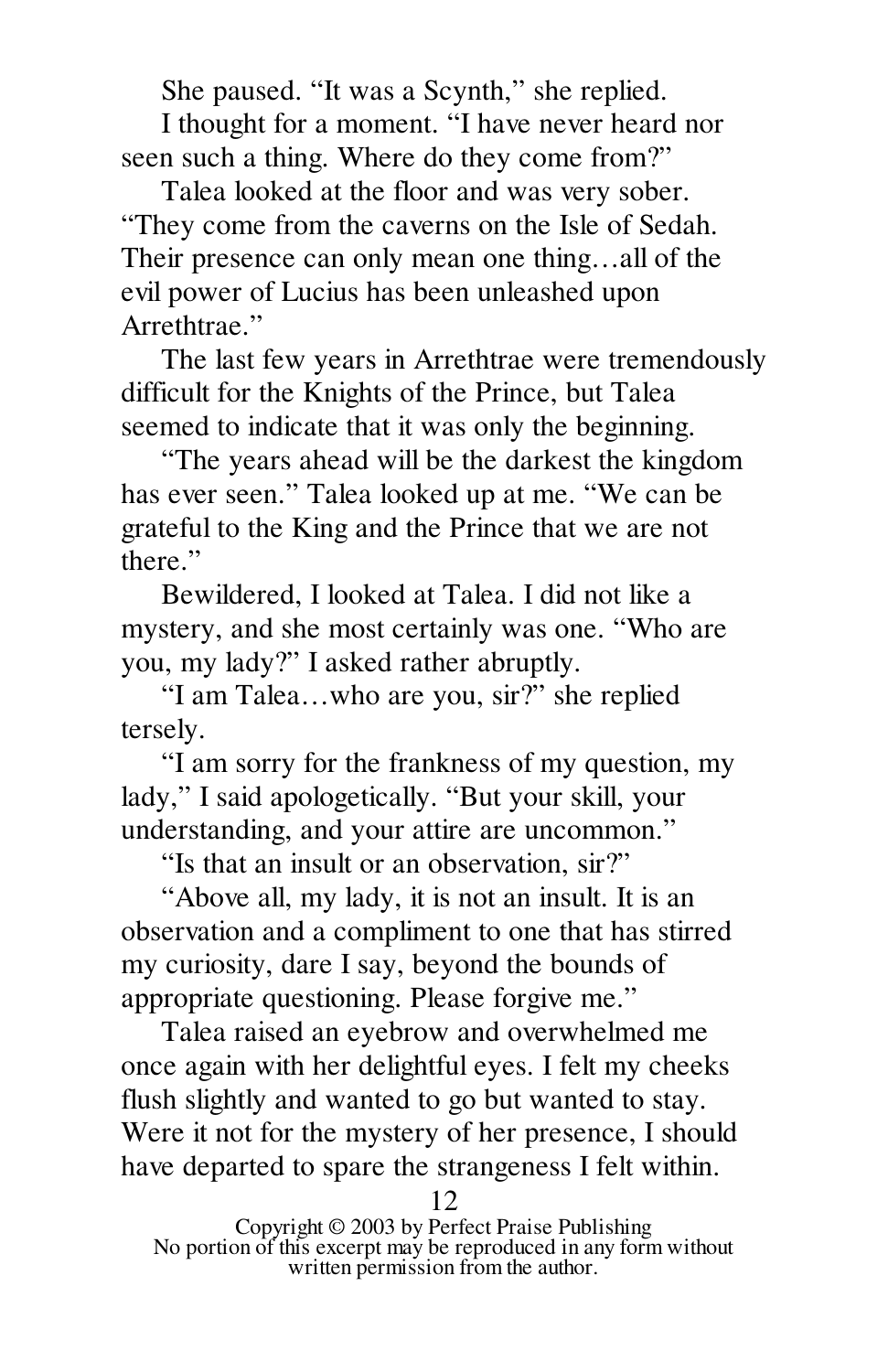"What do you want to know, Sir Cedric?" she said with a bit more grace.

"It would be selfish and unfair of me should I not offer answers to your questions first…if you have any."

"I have none," she replied matter-of-factly.

I was oddly offended since either I was not worthy of asking or she knew much more than I imagined. I chose to believe the latter.

"Very well, Lady Talea…which region of Arrethtrae are you from?"

"I am not," she said, rather seeming to enjoy the fullness of my perplexed look.

"You are not?" I repeated.

"I am not from any region in Arrethtrae," she said. "Then you are from many regions?"

She thought for a moment. "I am not," she said with a slight smile.

I found myself quickly becoming frustrated with this pretty and uncommon lady. I was not used to being played. With any other lady I might think she was flirting, but there was enough mystery and genuine hesitation in her willingness to give answers that this was not the case.

"Then you cannot be from Arrethtrae. But all men and women are from Arrethtrae," I said trying to reason this through. A strange thought entered my mind. "Are you a…" I paused and almost could not say it, "…Silent Warrior?" If she was a Silent Warrior, she would be unique indeed.

She paused and gazed into my bewildered eyes. "I am not"

Copyright © 2003 by Perfect Praise Publishing No portion of this excerpt may be reproduced in any form without written permission from the author.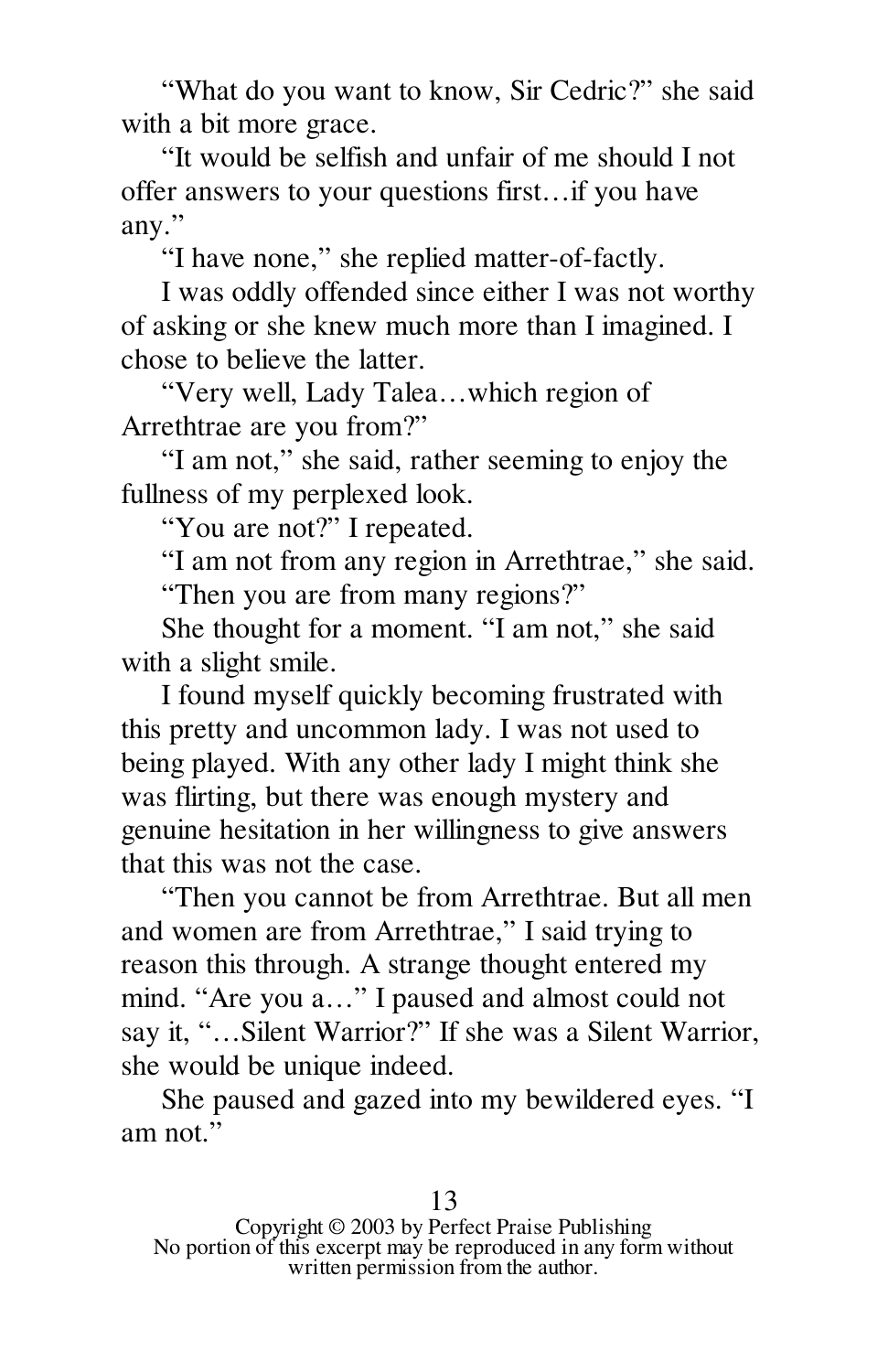"Lady Talea, you say you are not from Arrethtrae. You say you are not a Silent Warrior. You know of things of which I have not heard. You are obviously very skilled with the use of a sword. I am afraid you are more of a mystery to me now than before," I said rather exasperated.

"All clear!" came a shout from the main deck.

Talea began to rise to her feet. I quickly stood and offered my hand to help, but she pretended not to see it.

"Will you tell me who you are, Lady Talea?" I asked.

She positioned her sword and straightened her cape. "Perhaps," she said with a slight smile and moved past me to the hatch that led to the main deck.

I had never felt quite so ignored in all my life. I often found it uncomfortable to be in the presence of a lady where polite conversation was required, but this was different. Talea was more warrior than lady, and yet she vacillated between both roles so gracefully that I found myself in a social quandary. I intended to avoid much further interaction simply to spare myself the feelings of awkwardness that comes with an inadequate repertoire of social graces. I almost believed it possible to do so, but the corner of my mind would not rest with the mystery of Talea so brazenly unsolved.

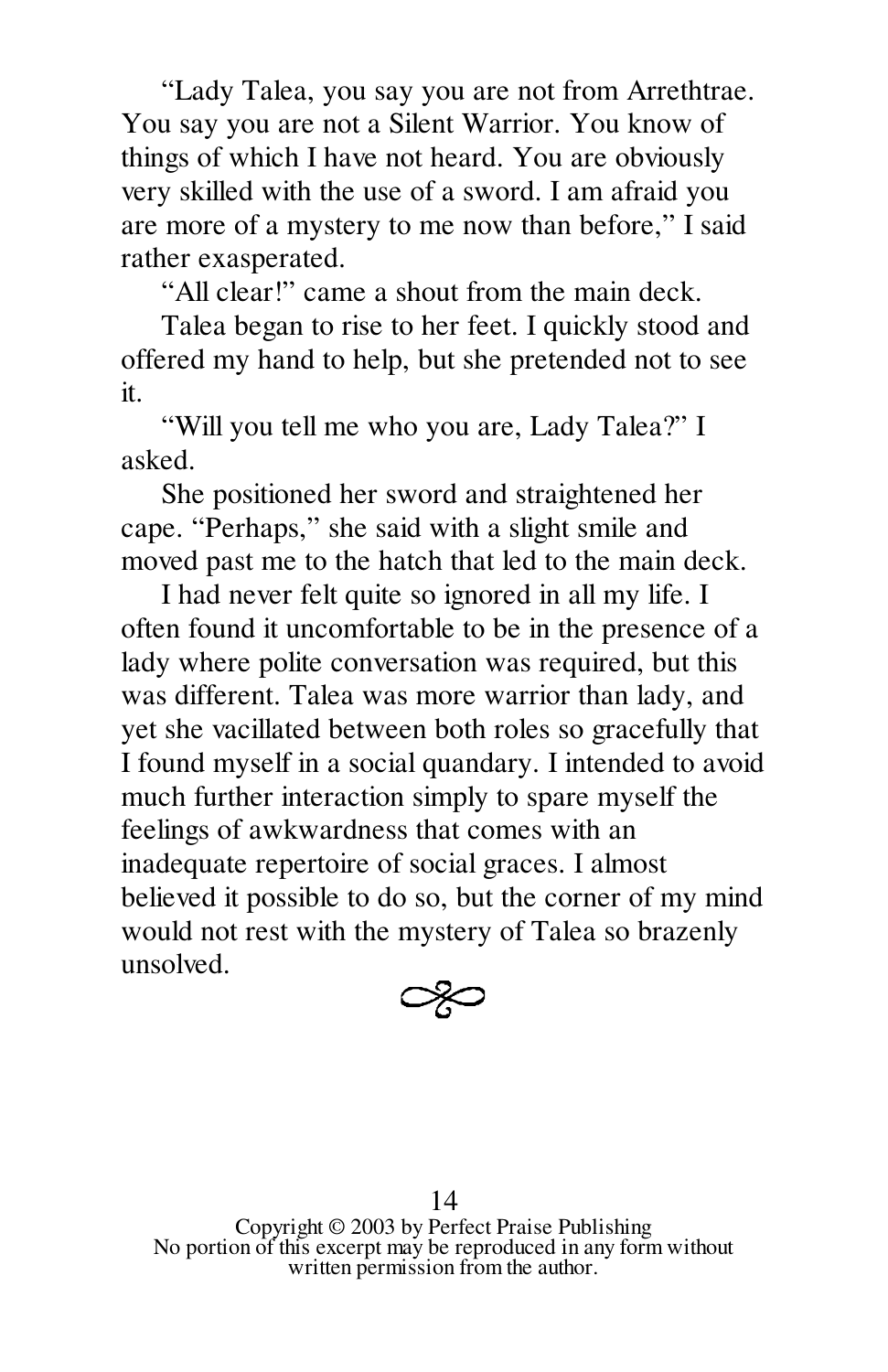

## Chapter 2 - "The Welcome"

he remainder of the voyage was largely The remainder of the voyage was largely<br>uneventful. The Scynths did not return, and I learned that our encounter with them was unusual. Most of the Silent Warriors, in fact, had never seen them before.

Cullen and I became instant friends and enjoyed many long hours of discourse. He was easy and refreshing to talk to. I learned much more about Cameria and hoped to one day spend more time there. Keely was a spry lass that filled the air with exuberance wherever she went. She coerced me into giving her a few fencing lessons. She was a quick study.

As for Talea, she was preoccupied with ship duties for most of the voyage, and our encounters had indeed been limited and casual at best. Our journey ended with as much mystery about her as when it began.

After many days at sea, the armada of gallant ships finally arrived at the coasts of the kingdom across the Great Sea. The land was truly magnificent.

At the docks, the ships cycled through to unload their precious cargo from Arrethtrae—loyal followers of the King and the Prince. It was a lengthy process for there were so many. We disembarked, and I thanked the crew of Silent Warriors for their labor. I bowed to Talea and bid her farewell. She responded politely in like manner, and I supposed I would not see her again nor ever know who she truly was. I was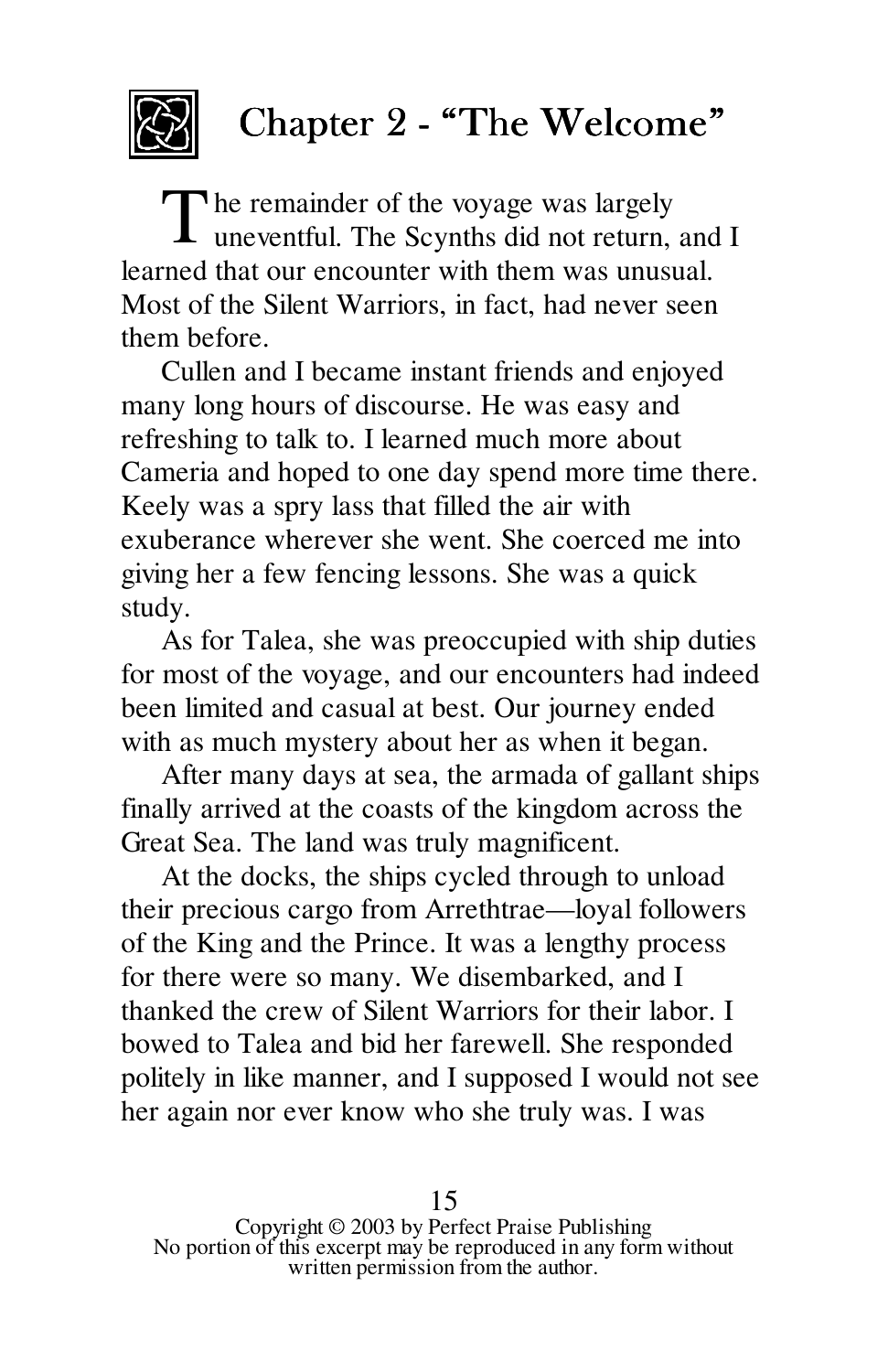disappointed but did not wish to look the fool and press the matter where it was not my place to do so.

We boarded charming carriages that followed a roadway for some distance. Cullen, Keely, and I managed to share the same carriage with five others. The caravan of carriages stretched on for as far as the eye could see both fore and aft of our own. I could only assume that the Prince himself was at the head of our procession.

The scenery was breathtaking. Tall green trees and lush grass covered the valleys and hills. The wild flowers were fragrant and beautiful. Mingled within the fragrance of the flowers was a familiar but distant sweet odor that took me back to my first encounter with the Silent Warriors when I first met my dear friend Keef. The healing salve that was applied to William's wound had a much stronger scent than what I smelled here, but it was the same, I was sure. It was pleasant. One particular wildflower that I had never seen before was more prevalent than all of the others. I did not know its name. Its greenery grew low to the ground like clover, and the small green leaves gave way to a tender rosecolored flower every so often.

I was taken away with the beauty of a landscape that seemed only possible in the mind of a skilled artist. I felt as though I could reach out and touch the canvas upon which it was painted, but I could not for it was as real as the delicious air I was breathing. The carriage gently swayed back and forth. My fellow companions were as taken with the country as I, and very little conversation ensued.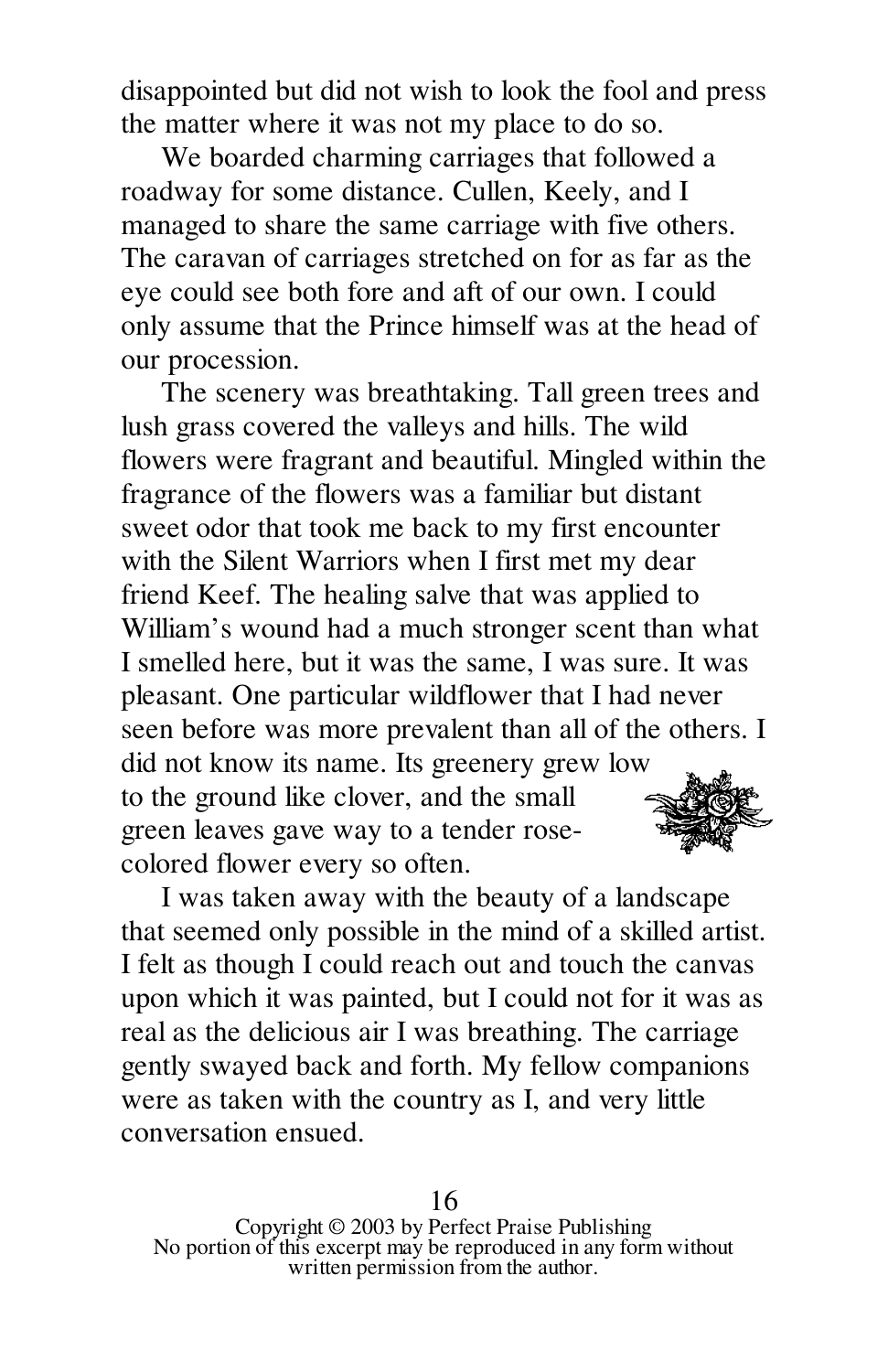We traveled through a break in the mountainous terrain and entered the sanctuary of the kingdom. What opened before us was as magnificent as anything I have ever seen before. The King's grand city gleamed in the sunlight and sat cradled in the arms of majestic snow-peaked mountains to the north. A portion of the city was bordered by a crystal-blue sea. The city spread across the lush hilly countryside of the foothills of the mountains and meshed with a rugged granite base that framed the city's edge nearest the sea to the south. A sparkling river flowed from the mountains and in through the city. On the side nearest our approach, the river exited the city and spilled over the granite cliffs into the sea below. A mist rose from the frothy waters of the waterfall to blanket the granite base upon which the city was built. Toward the western edge, granite outcroppings isolated the frothy waters of the fall from the rest of the sea. The waters became so calm and clear beyond that it looked as crystal-blue glass. I could not absorb the powerful beauty that surrounded me, and I fear my words are wholly inadequate to describe it all.

As we approached, I slowly became aware of how vast the city truly was. I had heard from Leinad that Daydelon, in its days of glory, was a wonder to behold, but this City of the King was one thousand times and more beyond that ancient city both in size and beauty. I could hardly make myself believe in its existence.

The spires of many palaces rose to the sky from the city's landscape. In the midst of this grand city rose the majestic towers of the King's palace.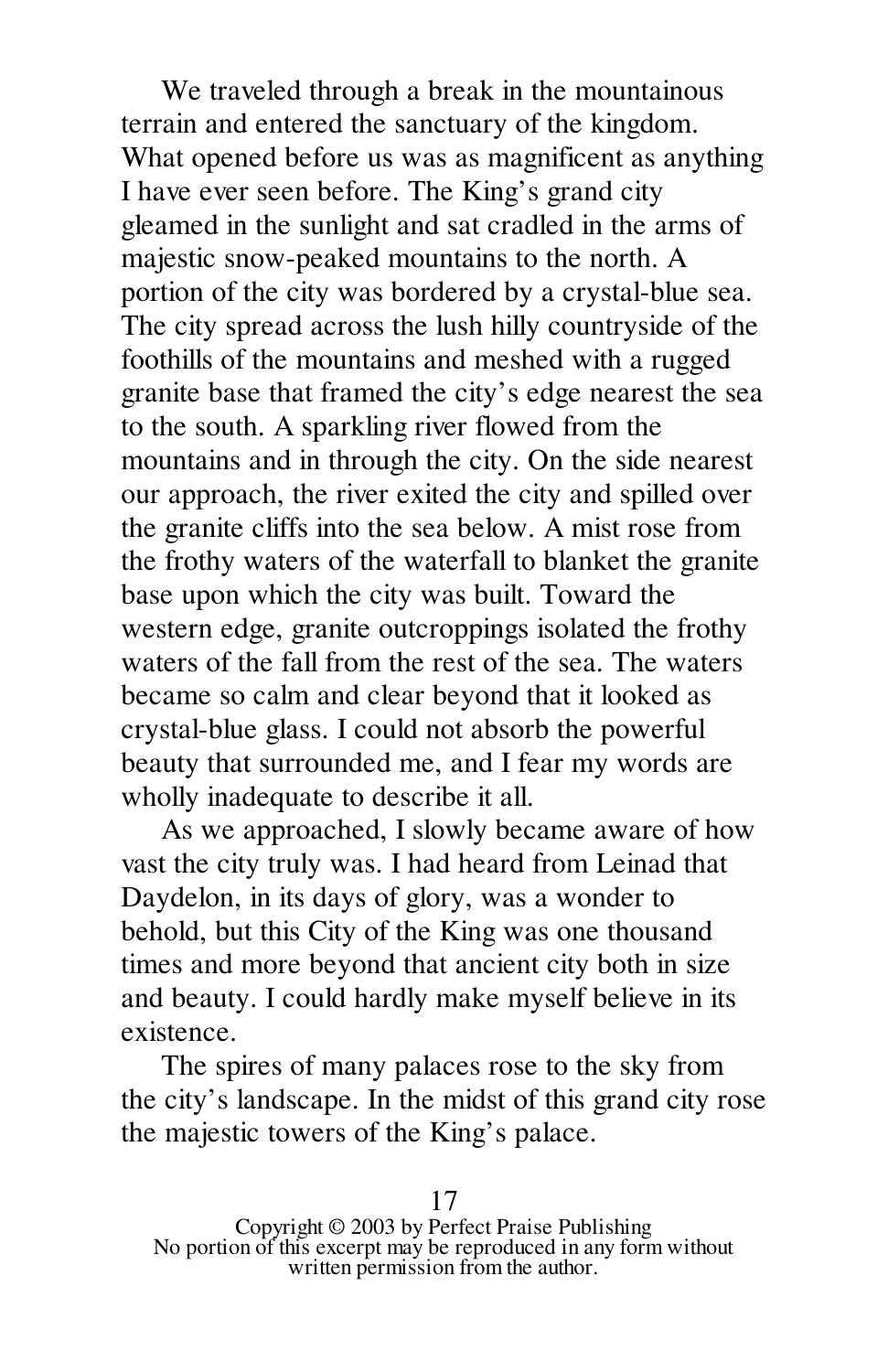The caravan skirted the sea to the left a short distance and then entered the city across a large granite bridge that arched over the waters below. Beyond the bridge there was an enormous courtyard that lay before the city gate. Here we left our carriage and joined the growing host of loyal followers that were gathering at the gate of the city. Fifty massive Silent Warriors stood guard at the gate and wall that offered entrance to the city. They were in full battle dress which included gold trimmings on their armor. Each held a sword in one hand and a golden trumpet in the other. They stood silent and still…waiting. As the carriages continued to arrive, we found friends to talk to and shared our wonderment.

"Cedric! Cedric!" I heard my name called and turned to see my lifelong friend, William.

"William!" I exclaimed and ran to meet him.

We embraced with the love of brotherhood. It had been many days since I'd seen him, and I was delighted to hear his voice and see him again.

"William! It is good to see you!" I said with excitement.

"And you, my brother!" He replied. "Isn't this amazing?" he said sweeping his arm across the dreamy scene.

"Indeed, my friend," I said with a silly grin on my face. "As a dreamer, did you ever dream of such a place as this?"

He laughed and shook his head.

"Have you seen Rob or Barrett?" I asked.

"Yes, we traveled on the same ship together. I left them just there," he said pointing to a group of people.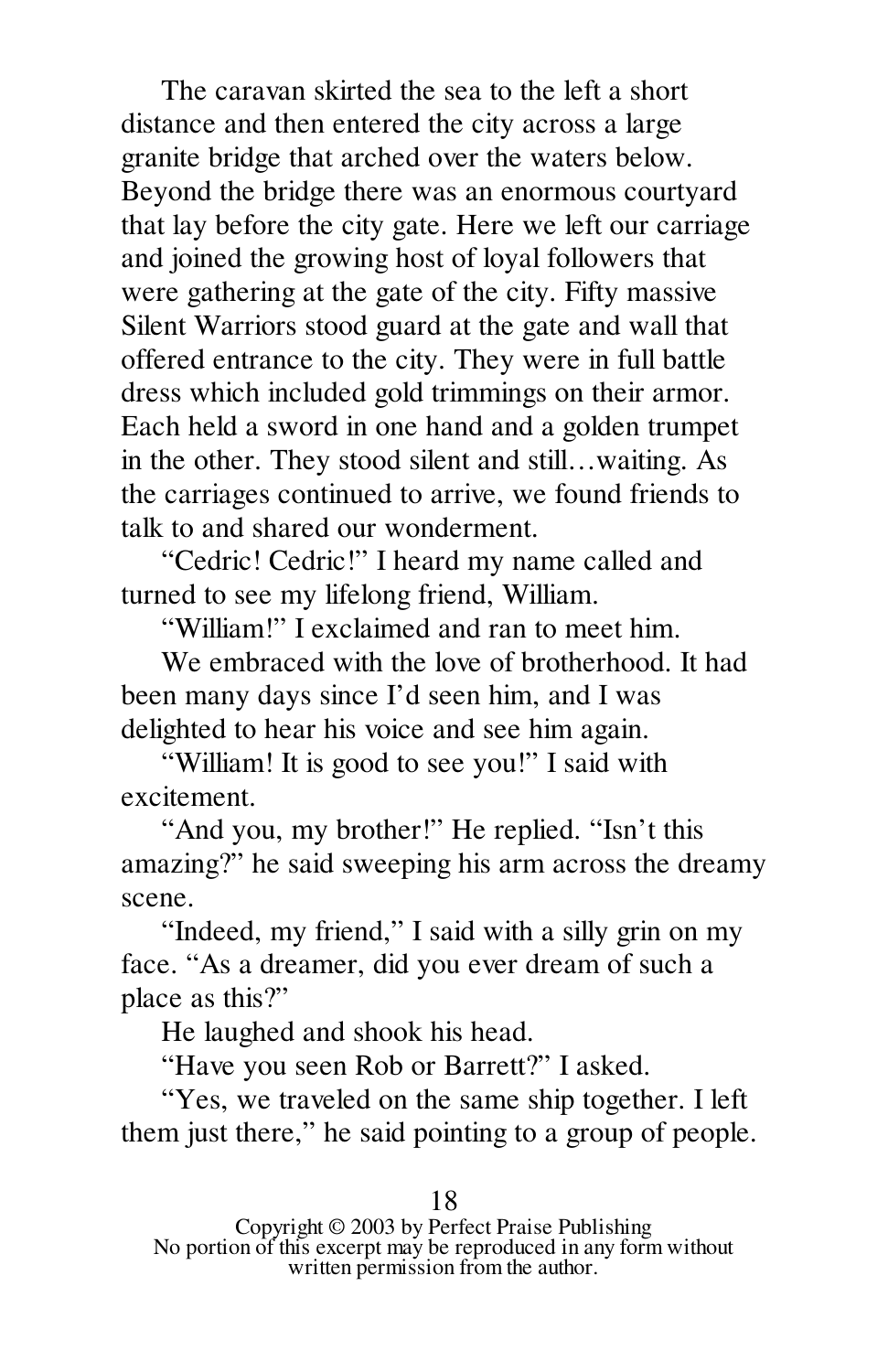We approached, and I was once again reunited with my friends and fellow warriors of many years. I introduced Cullen to William, Rob, and Barrett. Rob's smile was as big as ever I'd seen, and Barrett was more peaceful than the crystal sea beyond the city. Something unusual was taking place, and I did not know what it was. Each of my friends somehow appeared greater than I'd ever remembered them before. I attributed it to the majestic surroundings and excitement of the moment, but even I felt quite different. I took a deep breath and felt all the more invigorated.

"What now, my dear fellow companions?" I asked them.

"We wait, I guess, for the rest of the carriages," replied Barrett.

The last of the carriages finally arrived, and the massive courtyard was filled with thousands of people. Shortly thereafter, all of the Silent Warriors came to a position of readiness, raised their trumpets, and sounded three brilliant notes in unison. One noble Silent Warrior stepped forward and stood before the people. Our congregation became intently silent to listen for whatever message was to come.

"I am Micalem—keeper of the City of the King. Who is worthy to enter?" he questioned with authority.

A second Silent Warrior came forward to stand beside the first. "What deems a man worthy?" he asked for all to hear.

Micalem responded with a shout. "He is worthy who has followed the Code without fault. He is worthy who has honored the King with his life and sworn allegiance to him and to him only. He is worthy who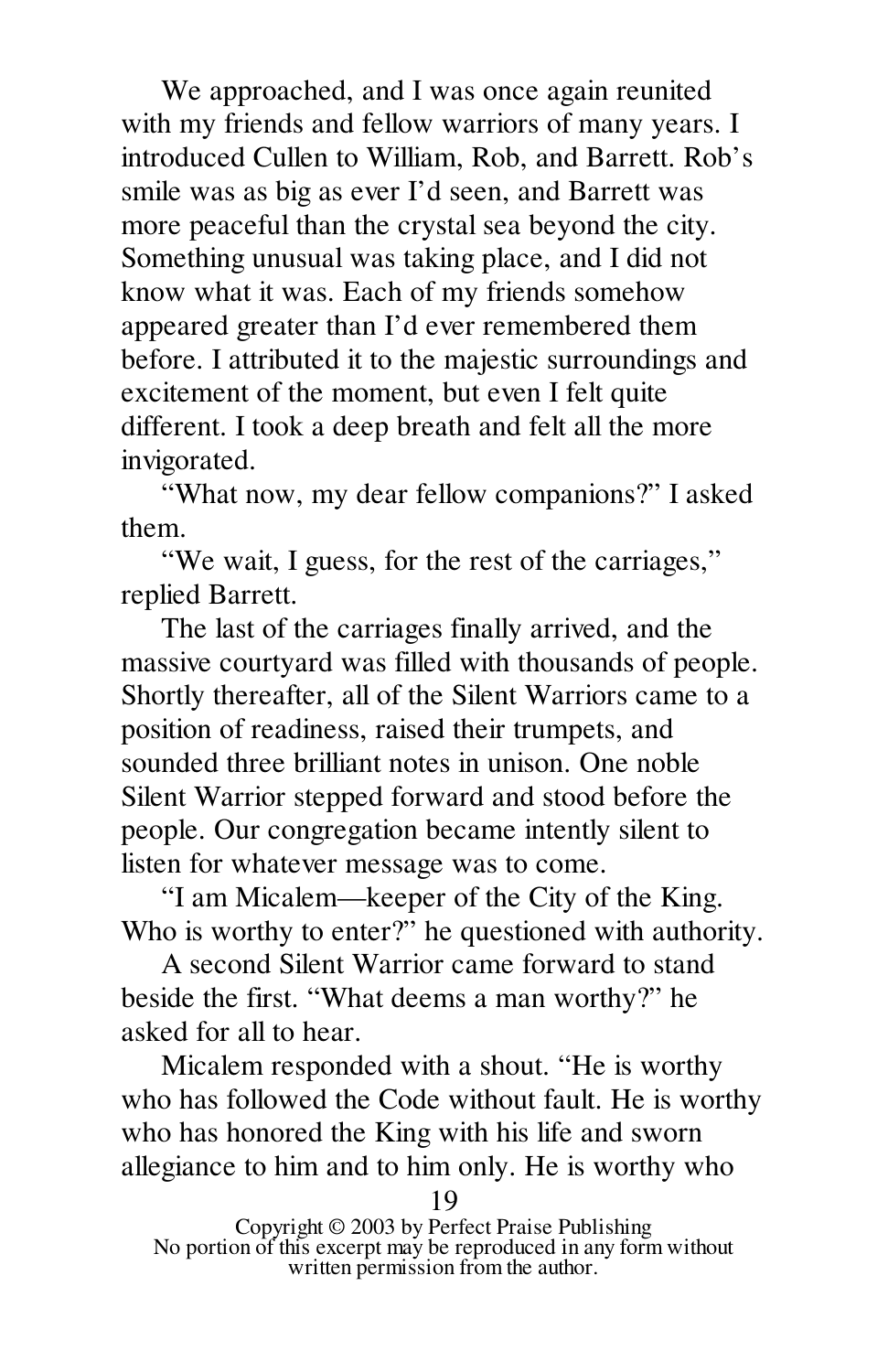has served the King in truth, justice, and honor. He is worthy who has offered compassion to the weak, the destitute, the widowed, and the poor. He is worthy who has lived for the King, and served others without cause for personal gain. He is worthy who has never abandoned a fellow knight in battle or in peril. He is worthy who has equipped, trained, and prepared for battle against the forces of the Dark Knight. He is worthy who has served the King and fainted not in the day of battle. He is worthy who has not used the sword to seek selfish gain but executed justice and the will of the King. He is worthy who has been merciful, loyal, courageous, faithful, and noble, but above all, who has been humble before the King and before men. He is worthy whose words have always been spoken in truth."

He paused and looked over the people in the courtyard. No one uttered a sound.

"Who here has fulfilled every article of the Code and is worthy to enter the gate of the City of the King?" he asked again.

No one dared move for we all had failed in some way and were not worthy. It was a solemn moment broken only by a stirring at the back of the courtyard furthest from the gate. Soon all eyes turned to behold what manner of man would dare come forward to such a challenge. The throng of people parted to give way for his approach to the gate. As he passed by, people began to kneel until he was before all and all were kneeling. He stood before the massive Silent Warrior who did not look quite as noble with this man near him.

Copyright © 2003 by Perfect Praise Publishing No portion of this excerpt may be reproduced in any form without written permission from the author.